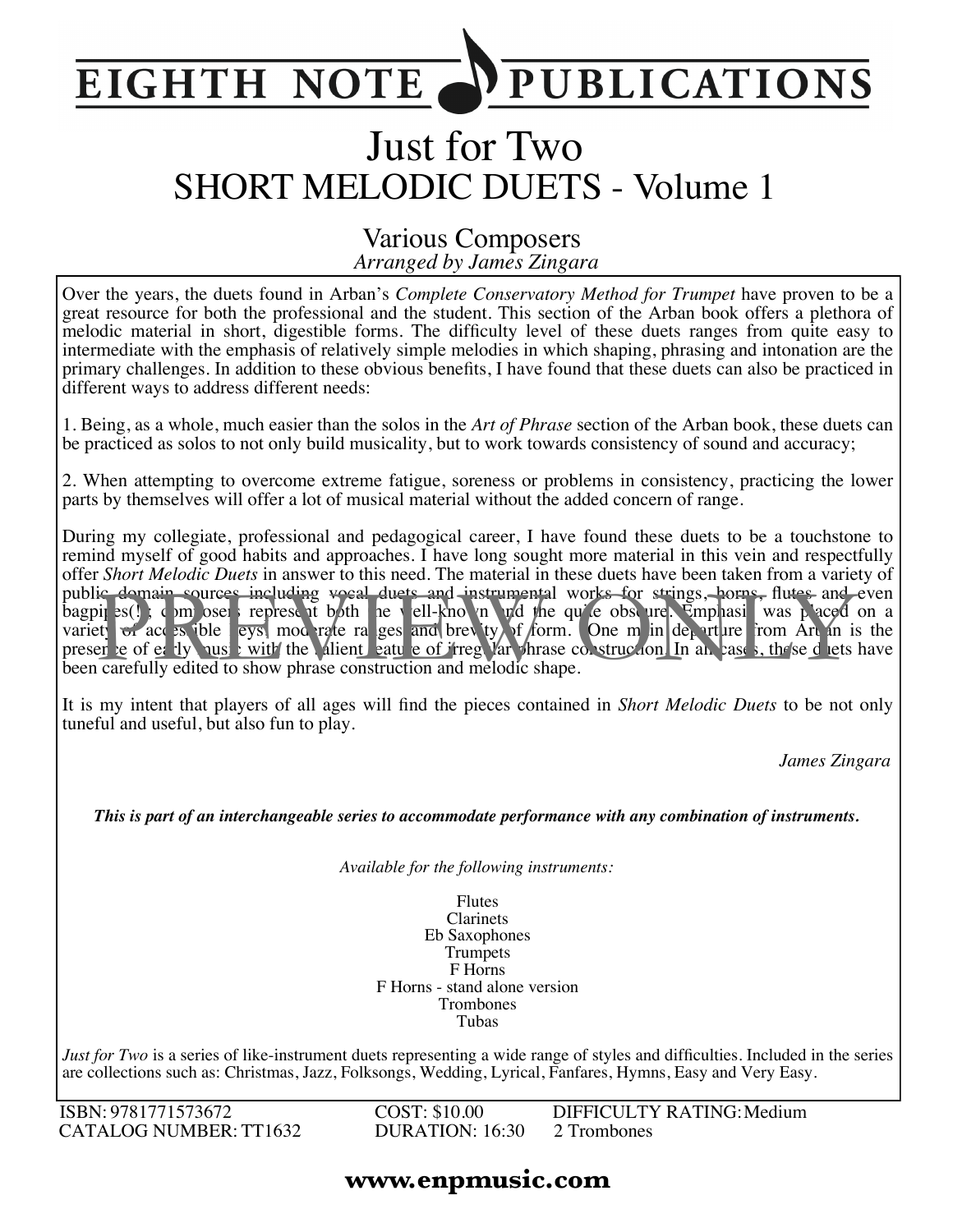Trombones

### JUST FOR TWO SHORT MELODIC DUETS - Volume 1











© 2016 **EIGHTH NOTE PUBLICATIONS** www.enpmusic.com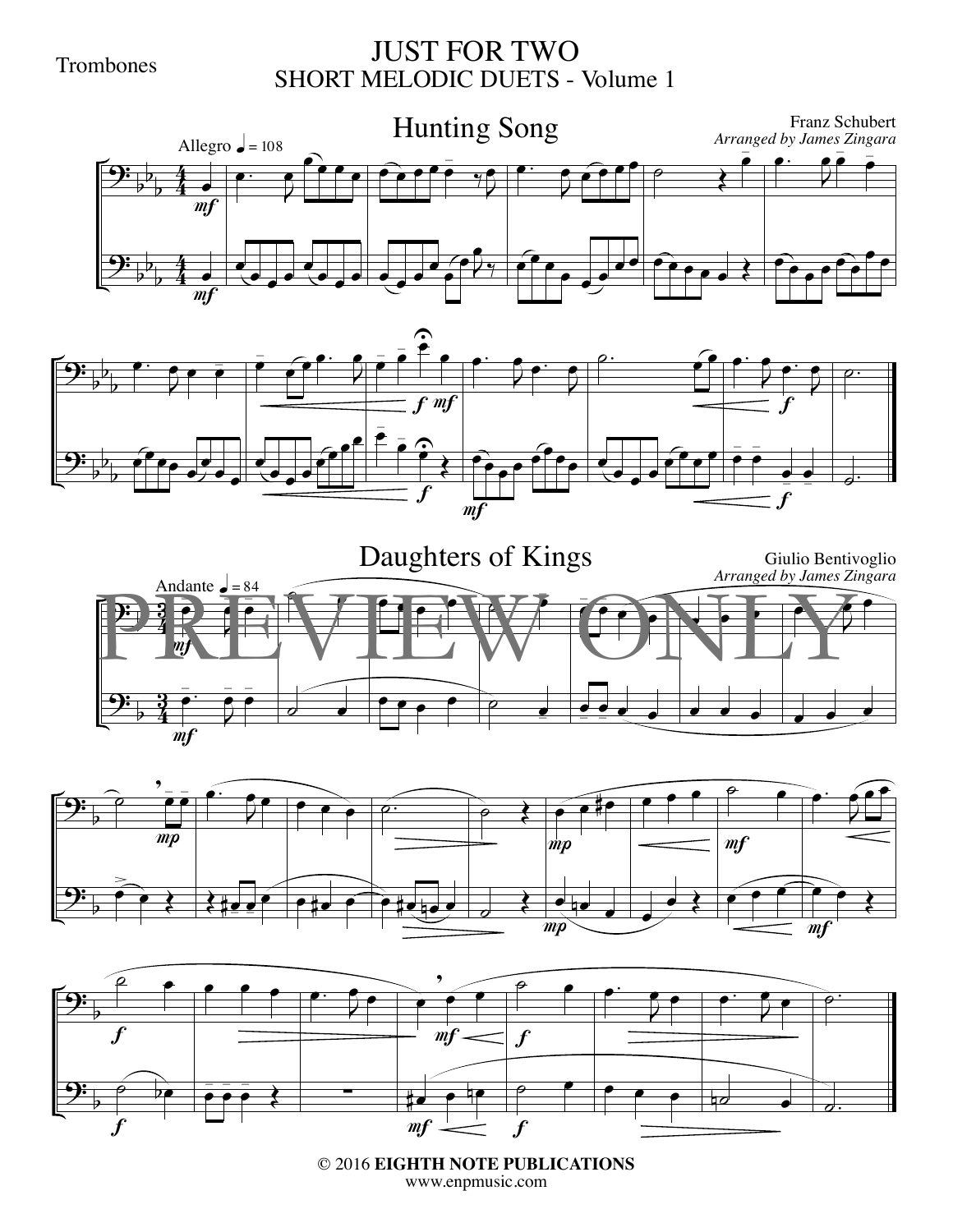## The Castle Ruins







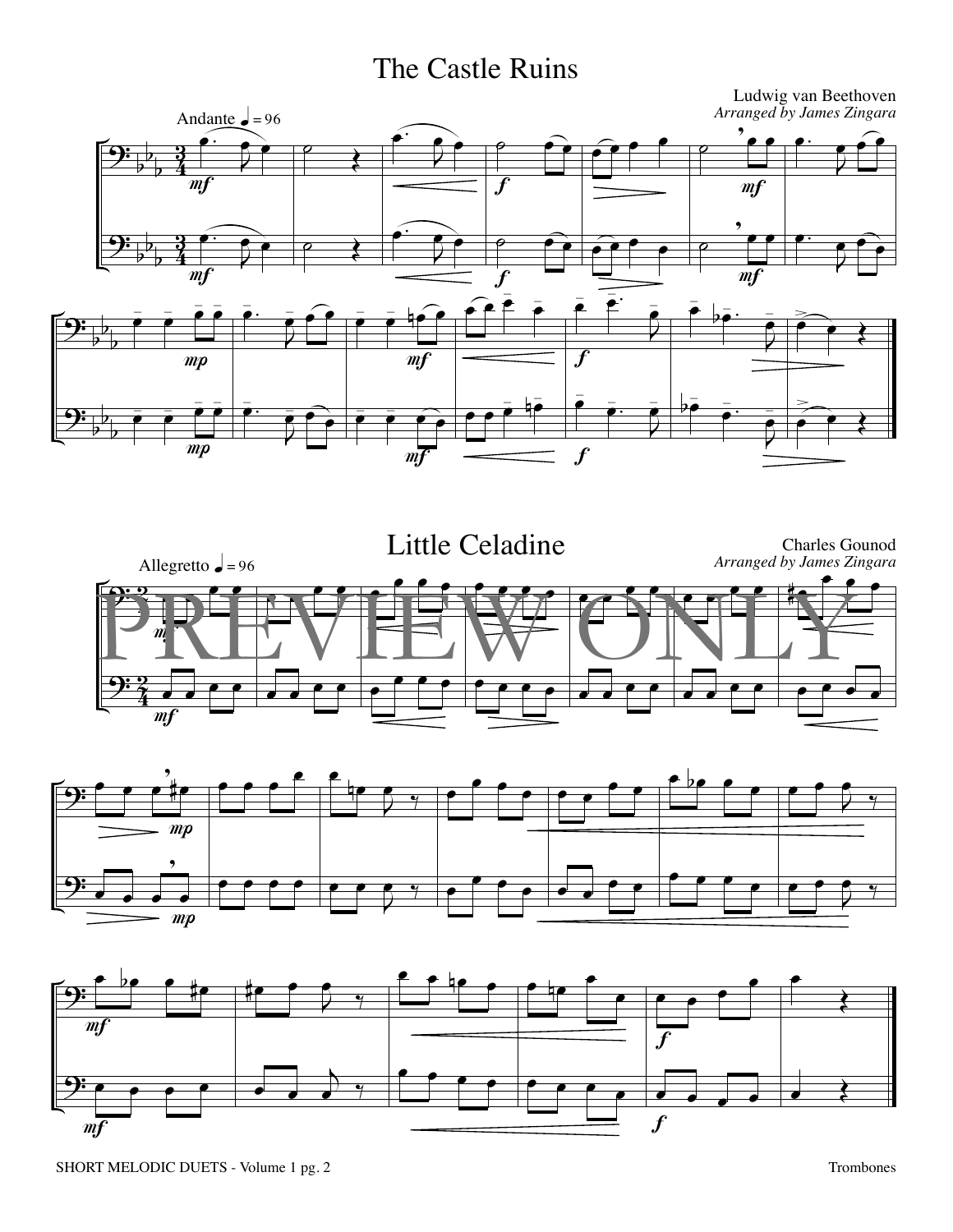## Arithmetic







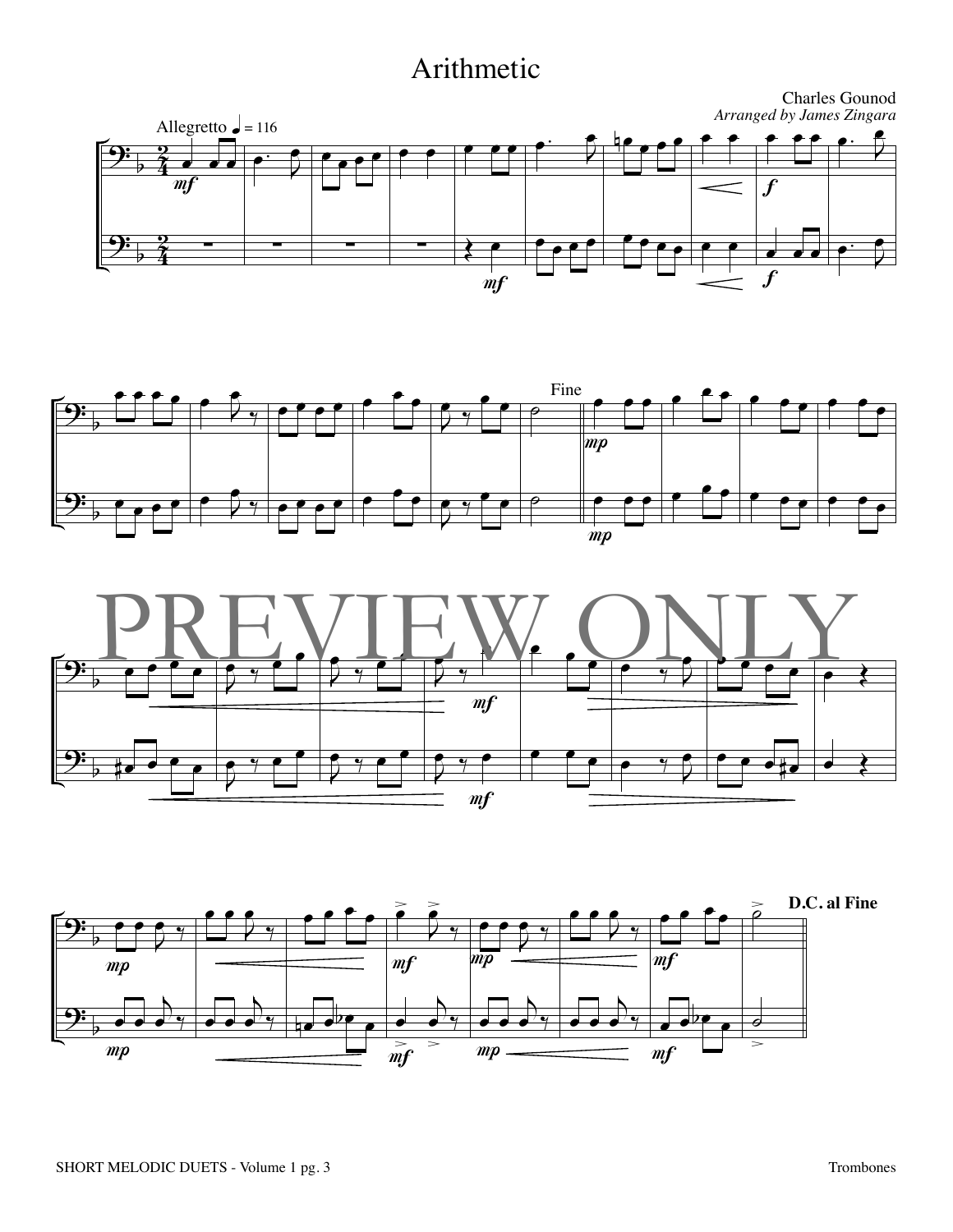## The Blessing









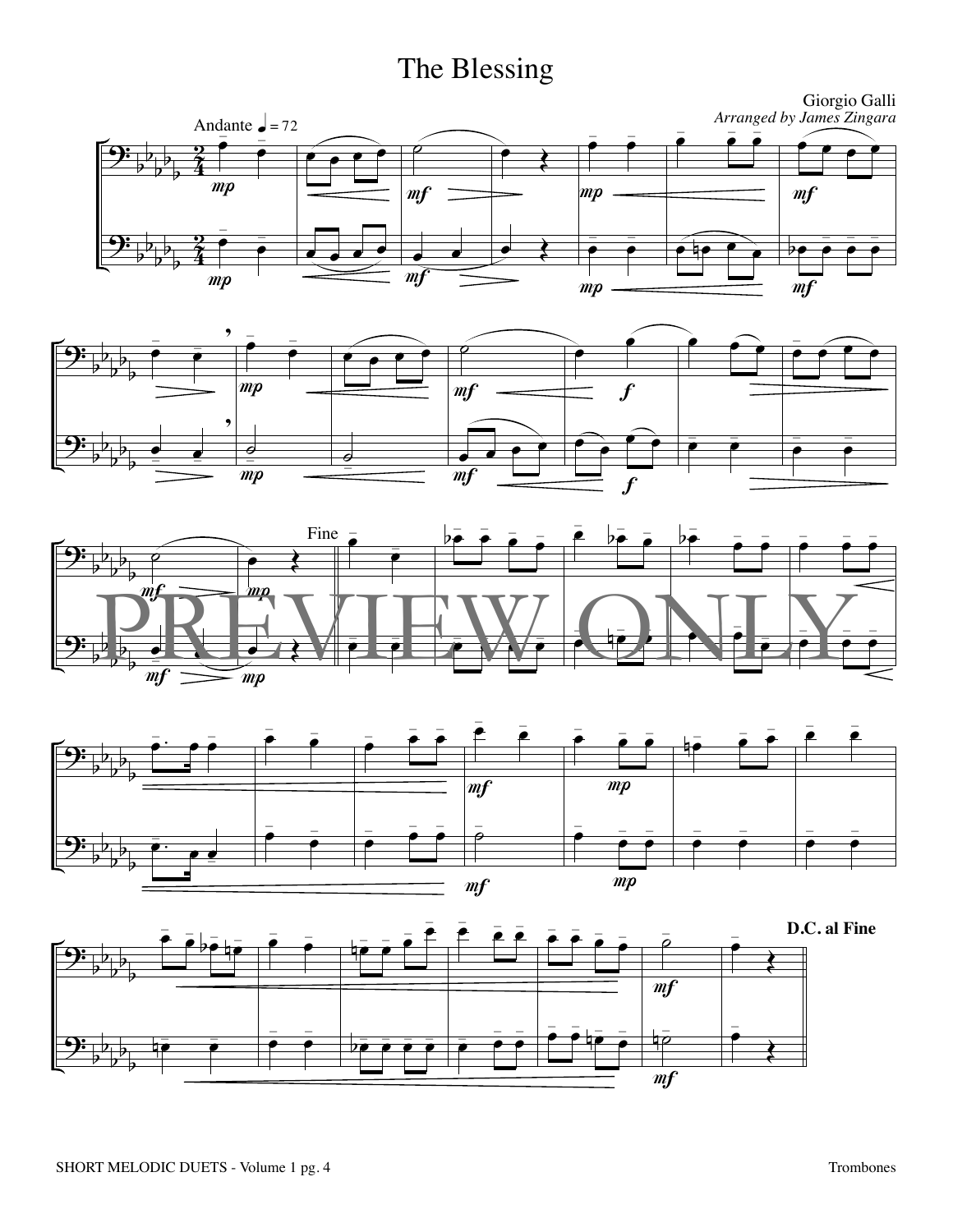# The Morning Star Franz Schubert

*Arranged by James Zingara*









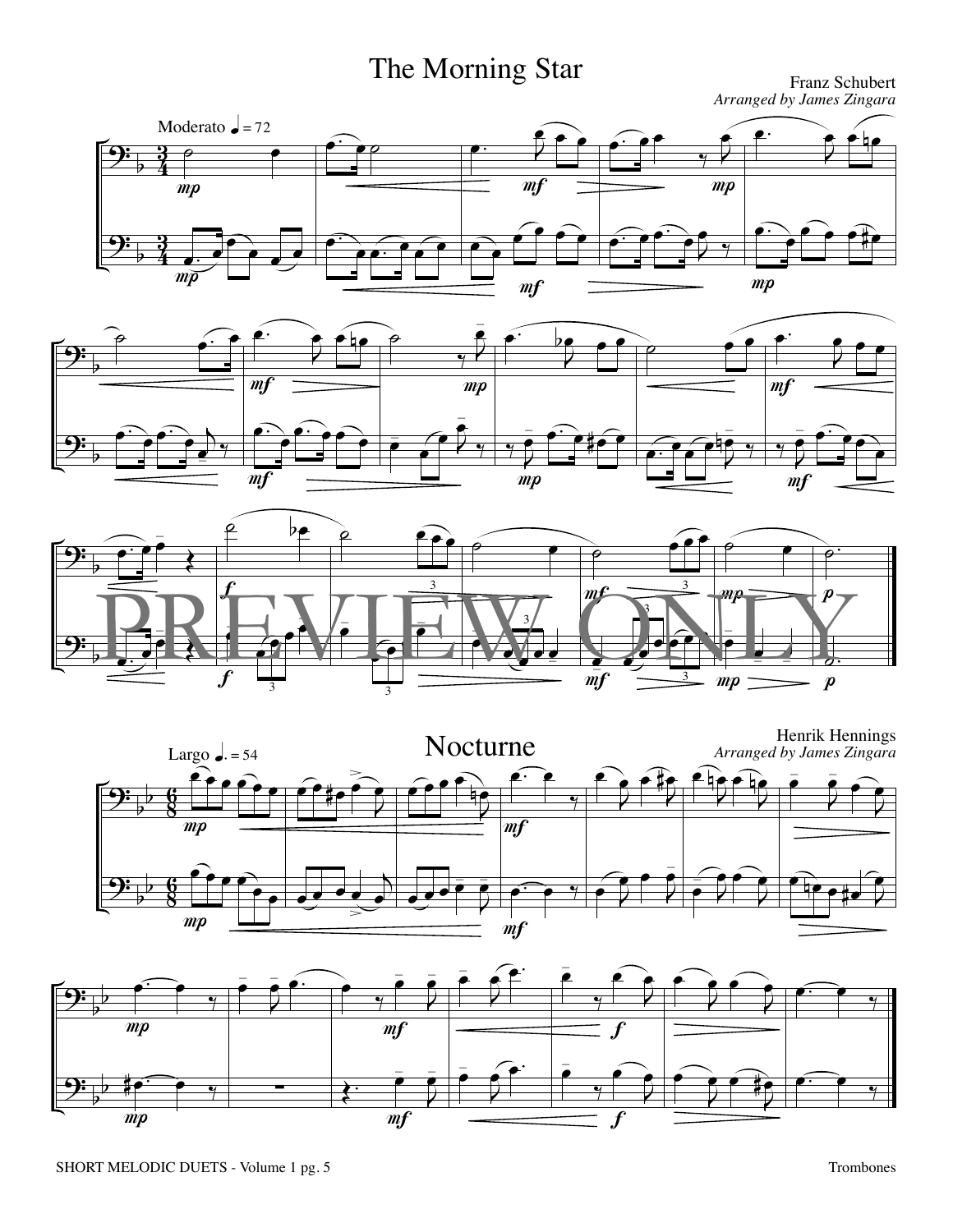## The Britons









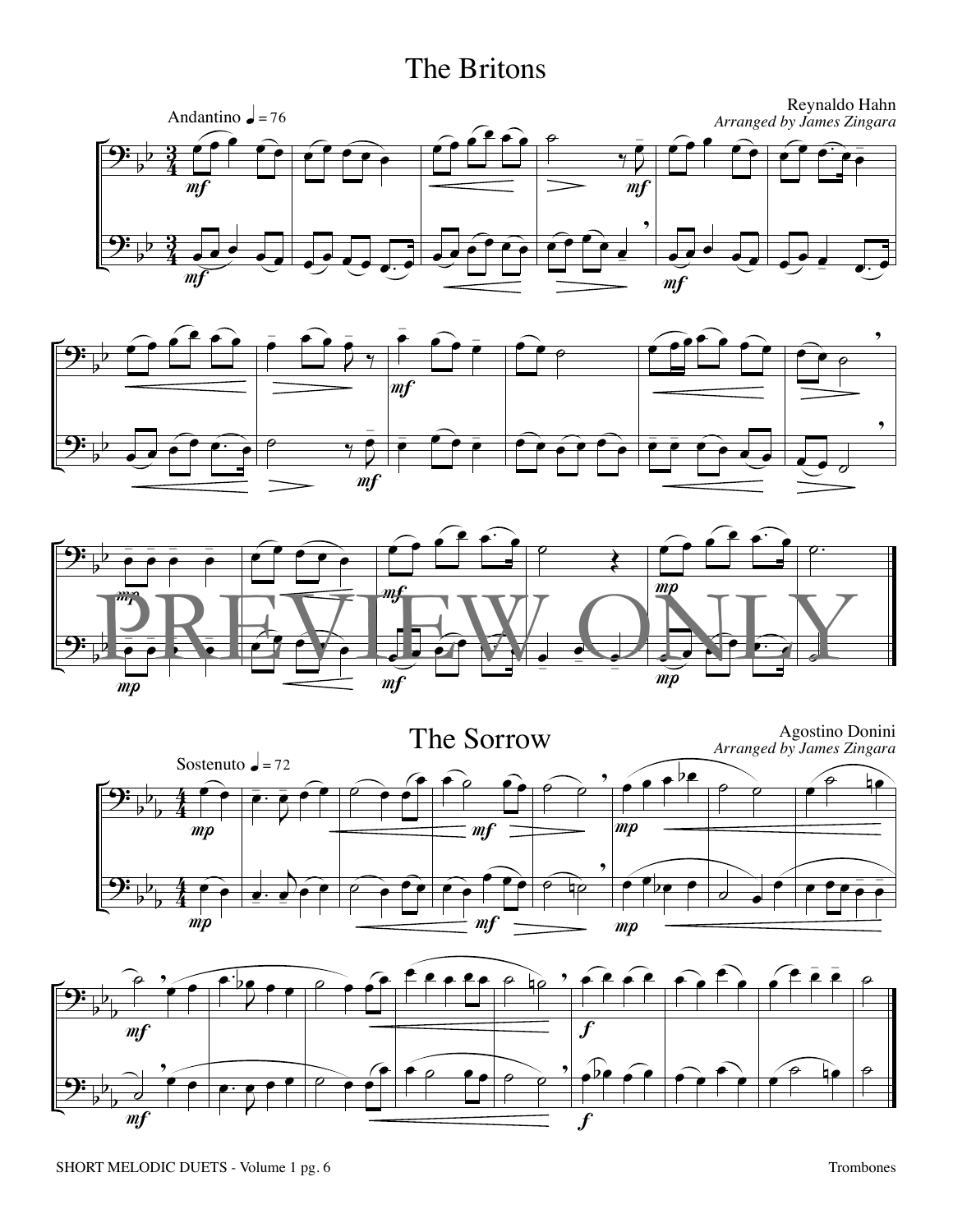## Christmas Cantata









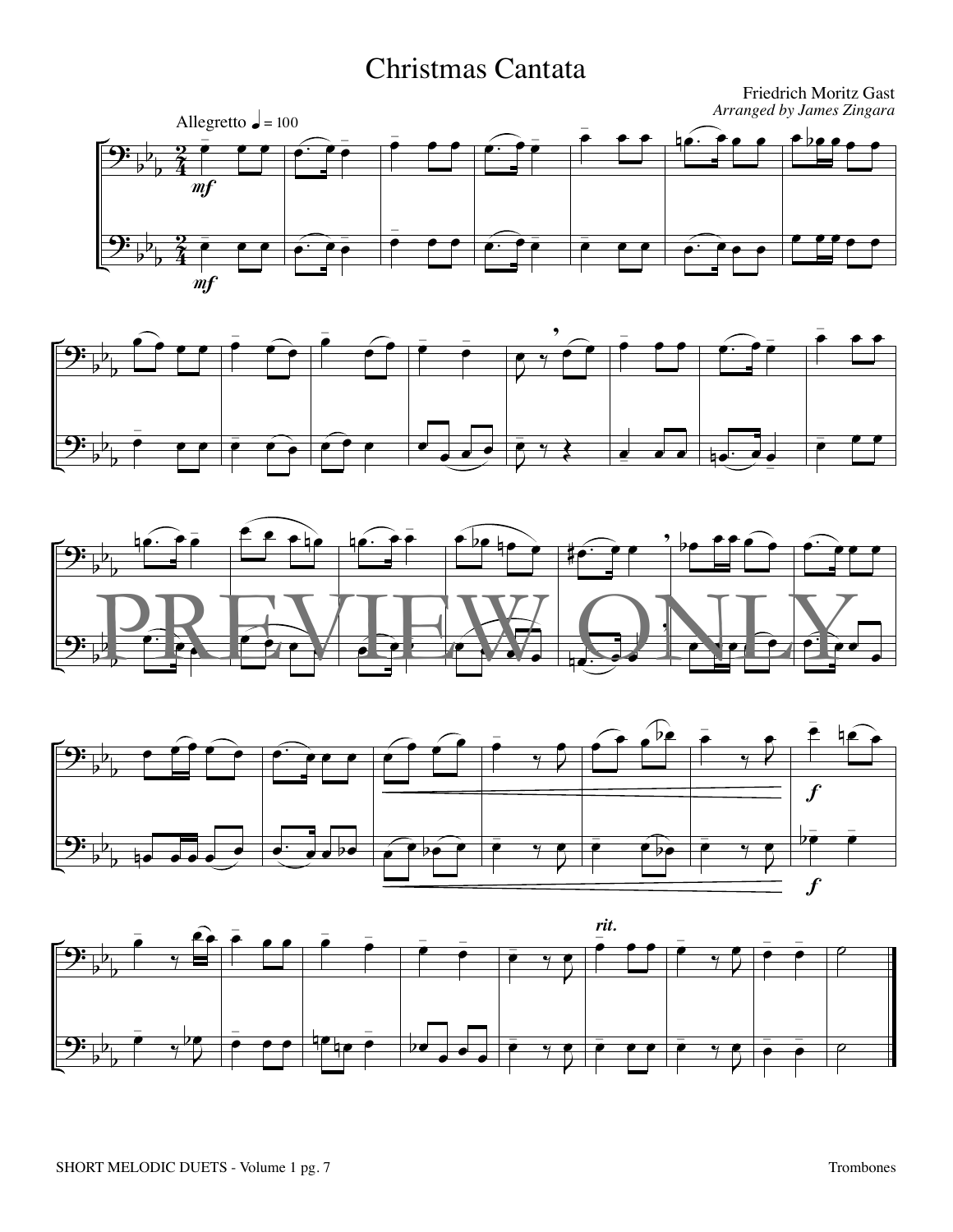## Sunday Morning









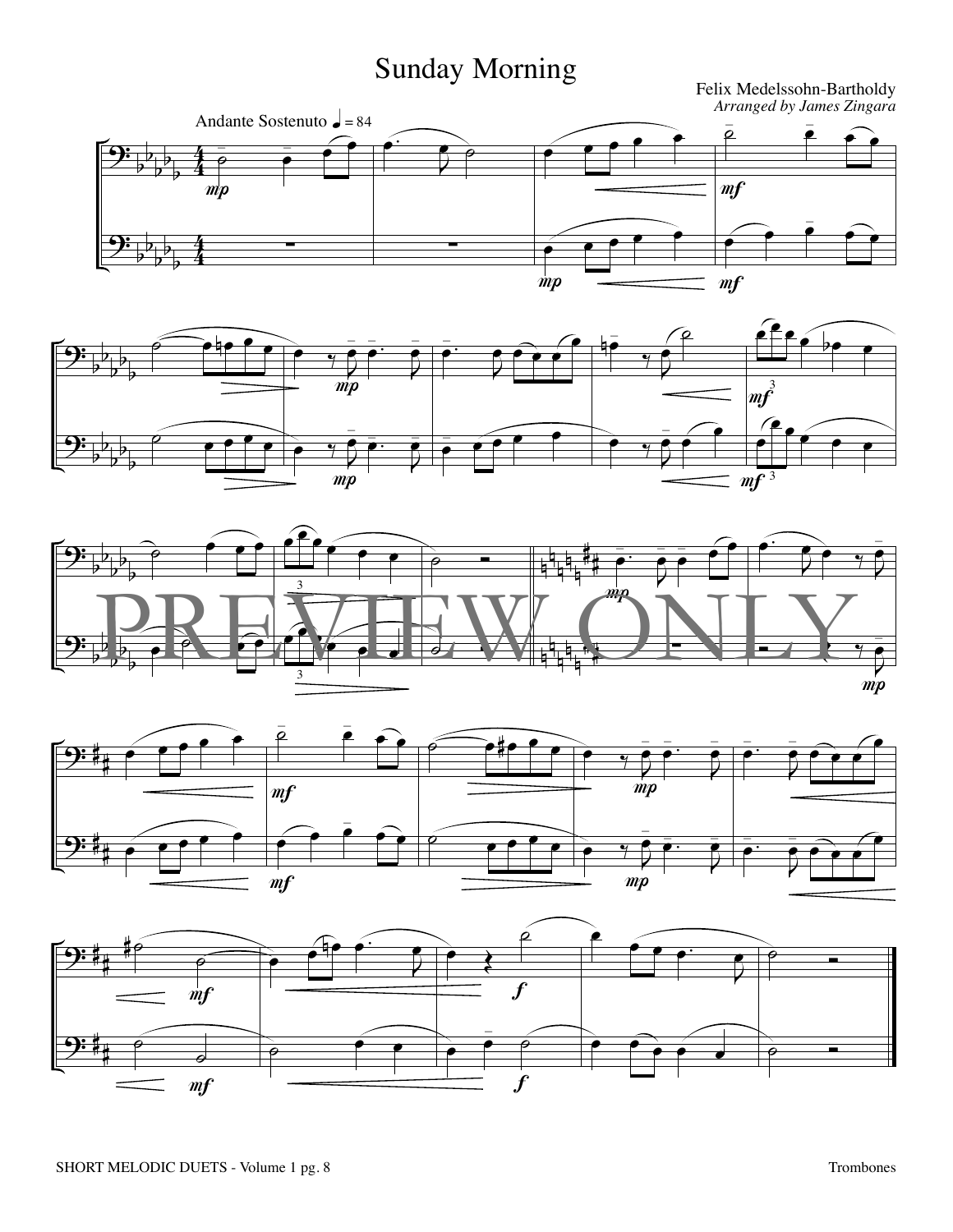## Punschlied









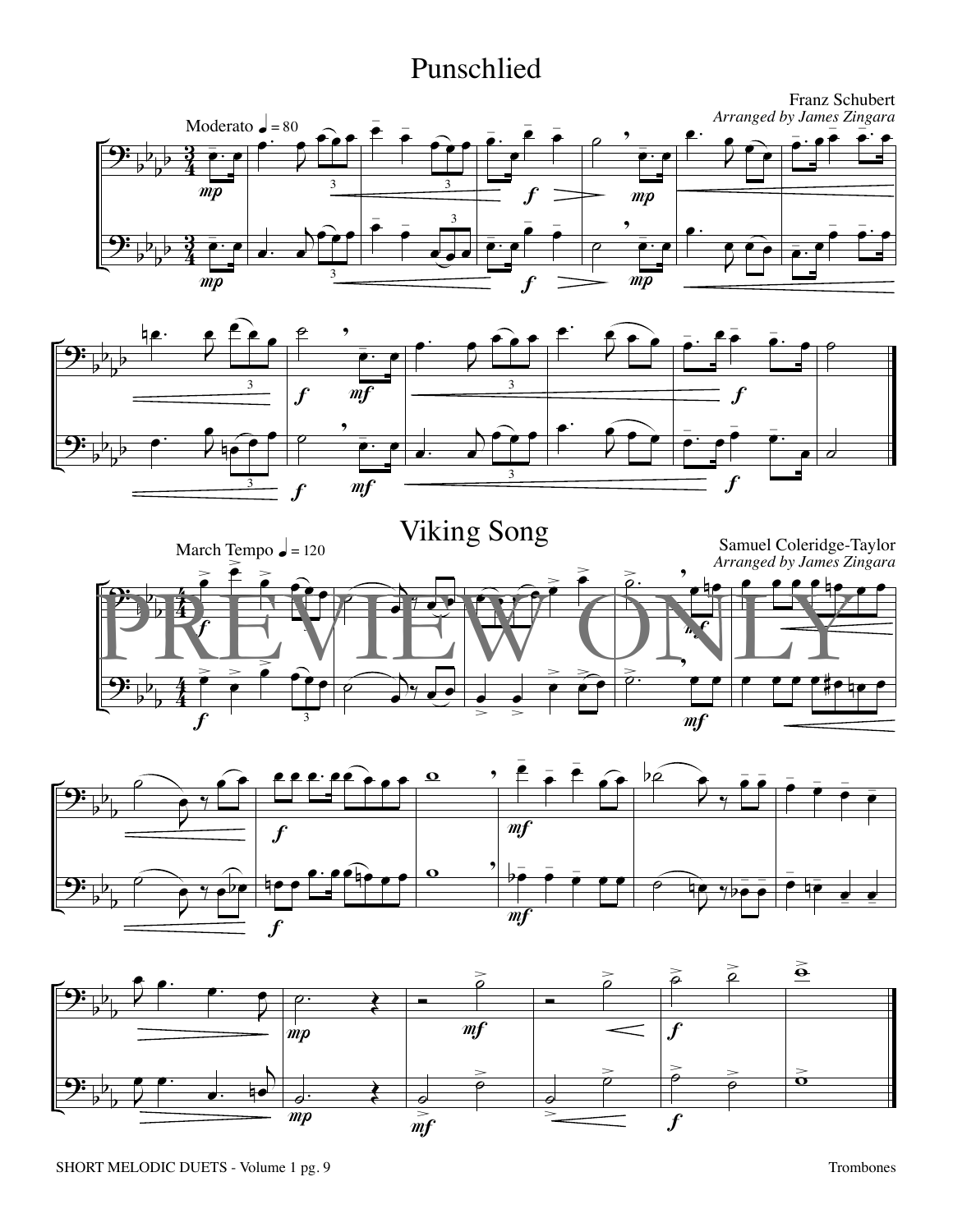## Duetto







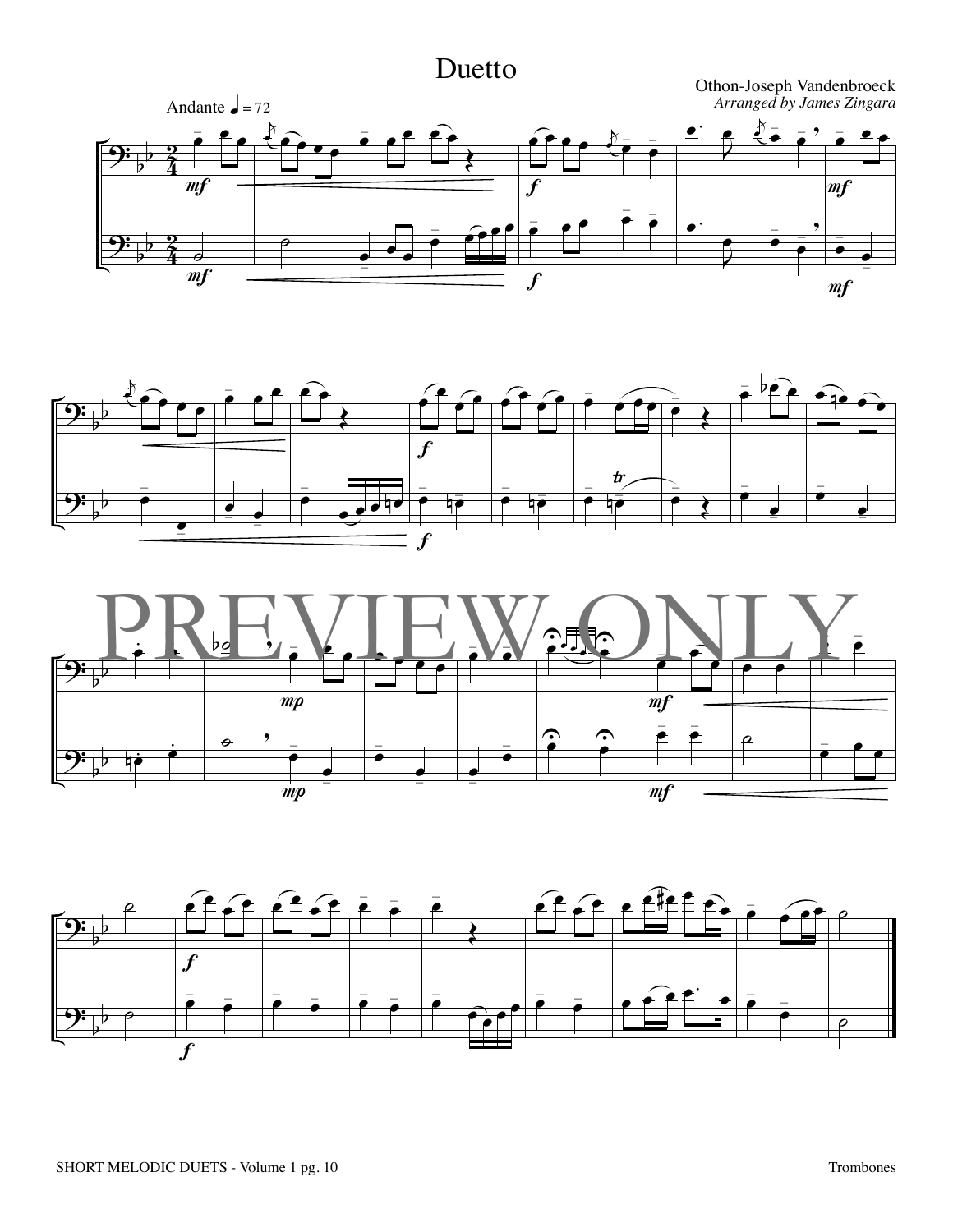## The Beauty of Spring







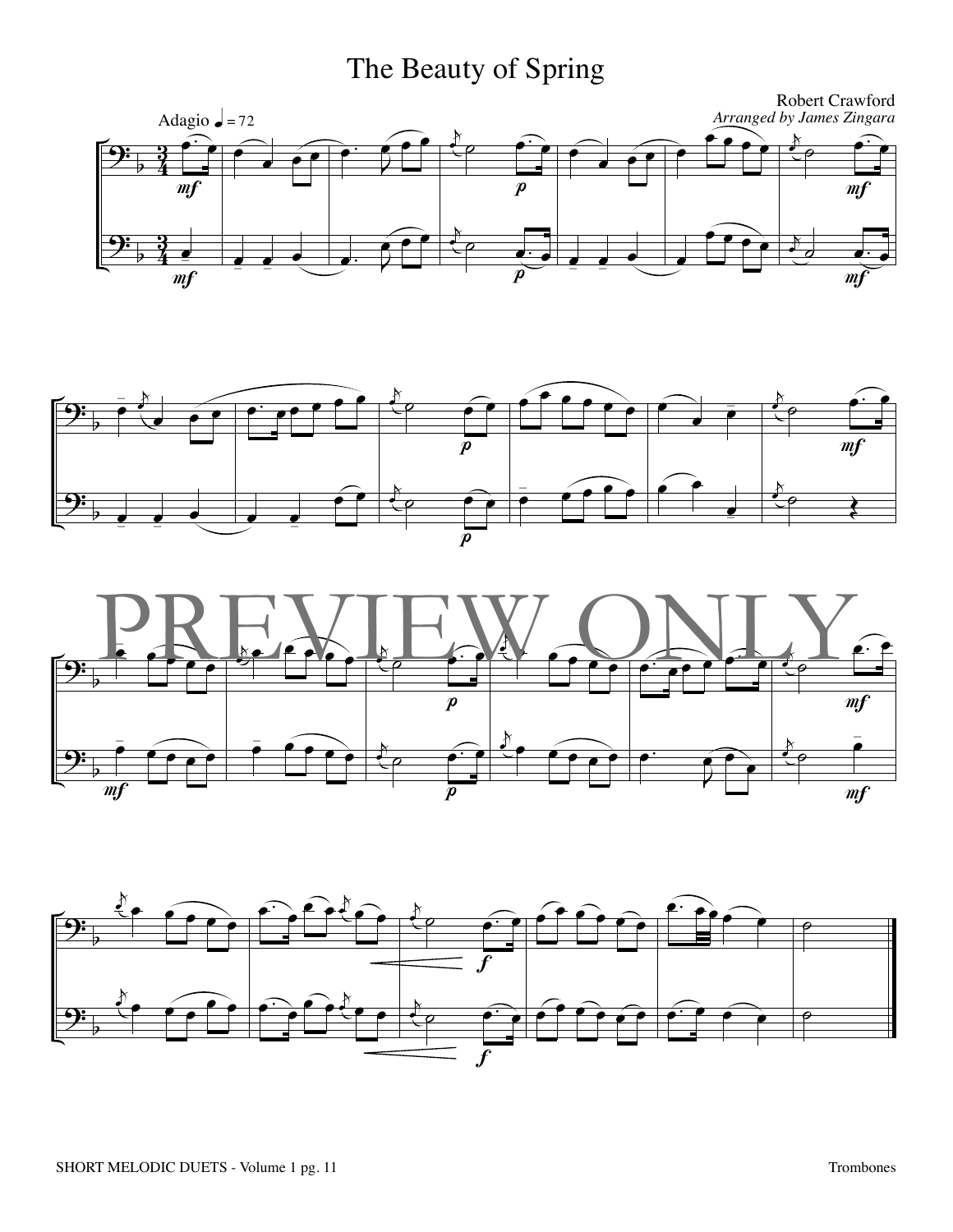





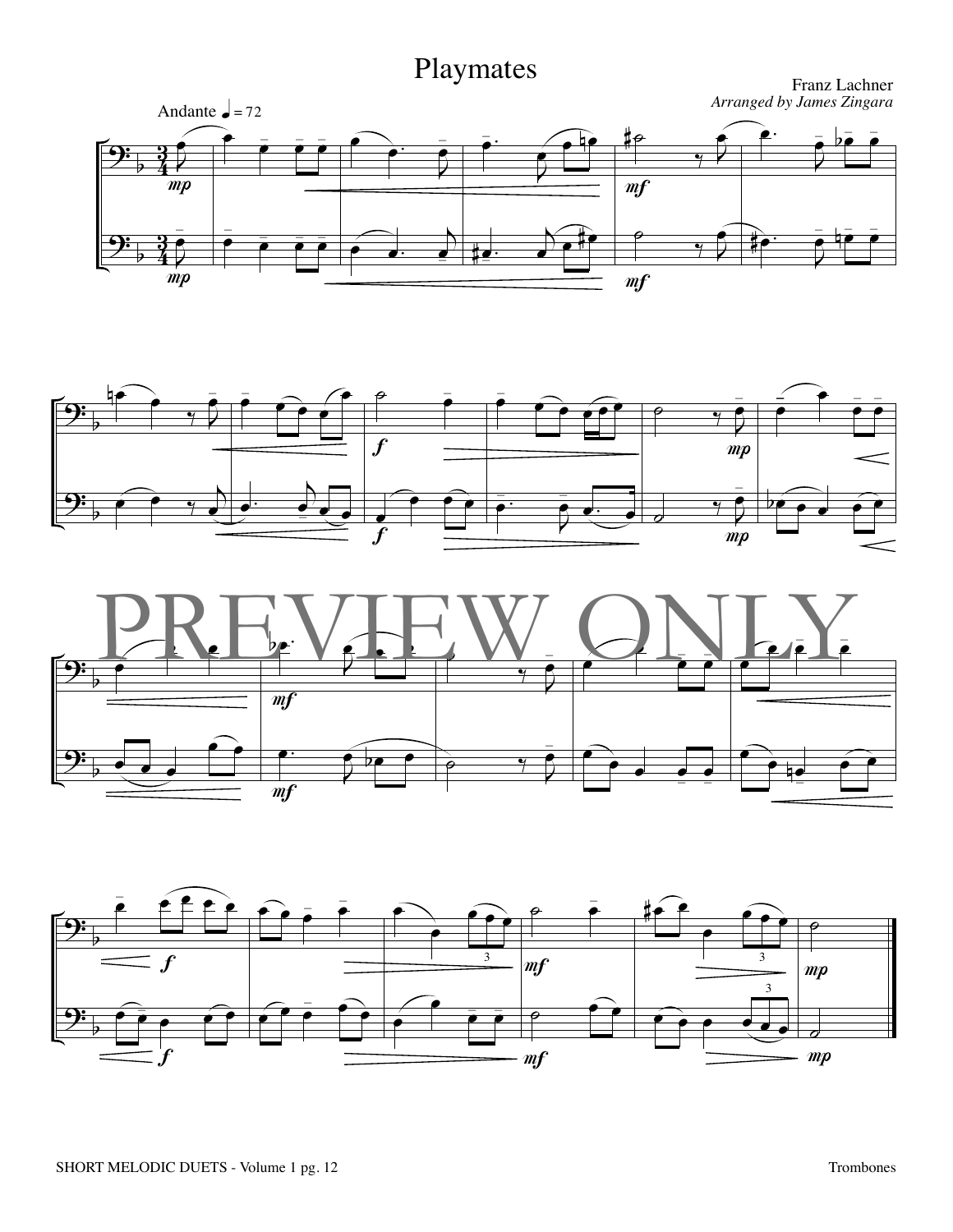## Bourée









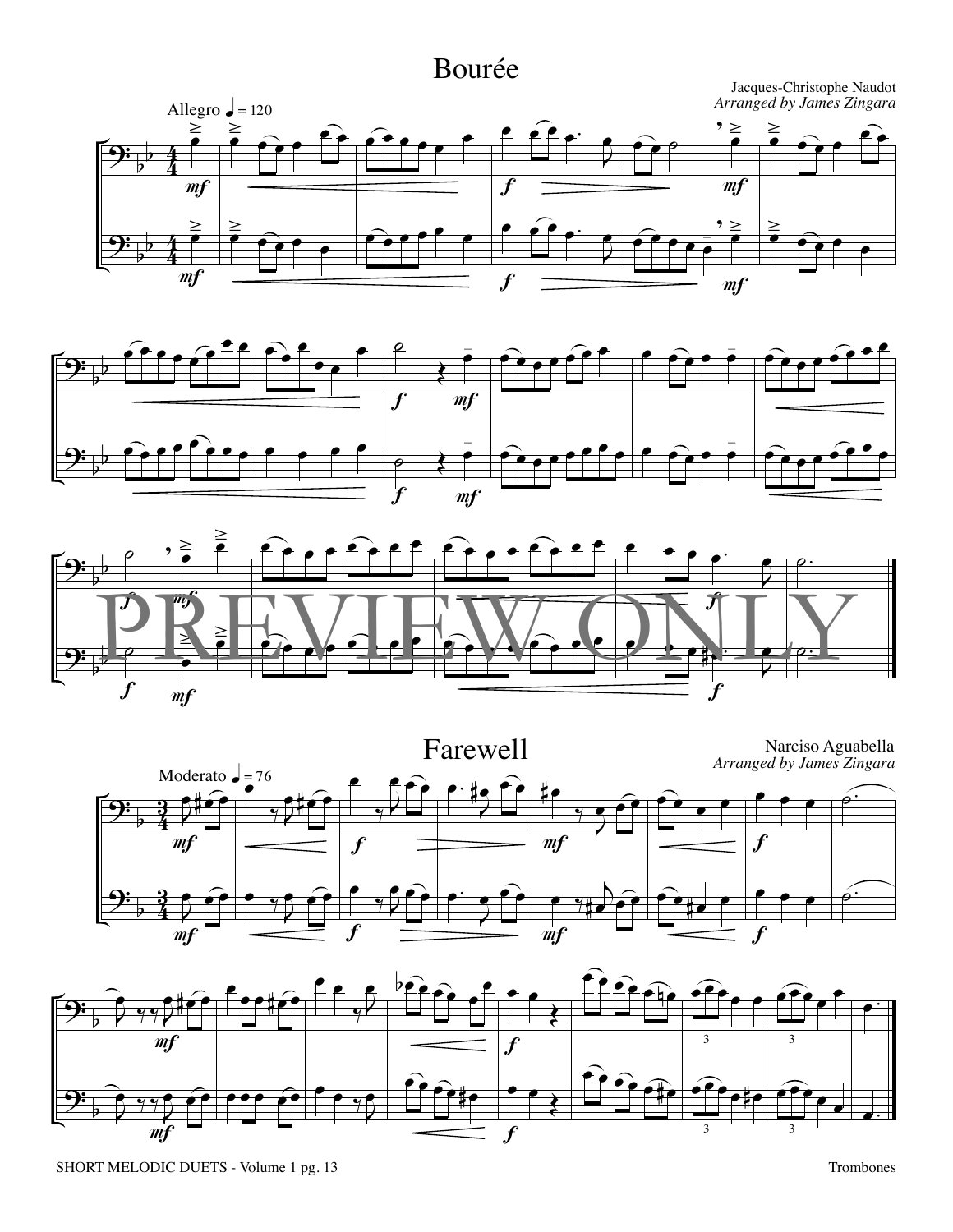## The Wild Hunt